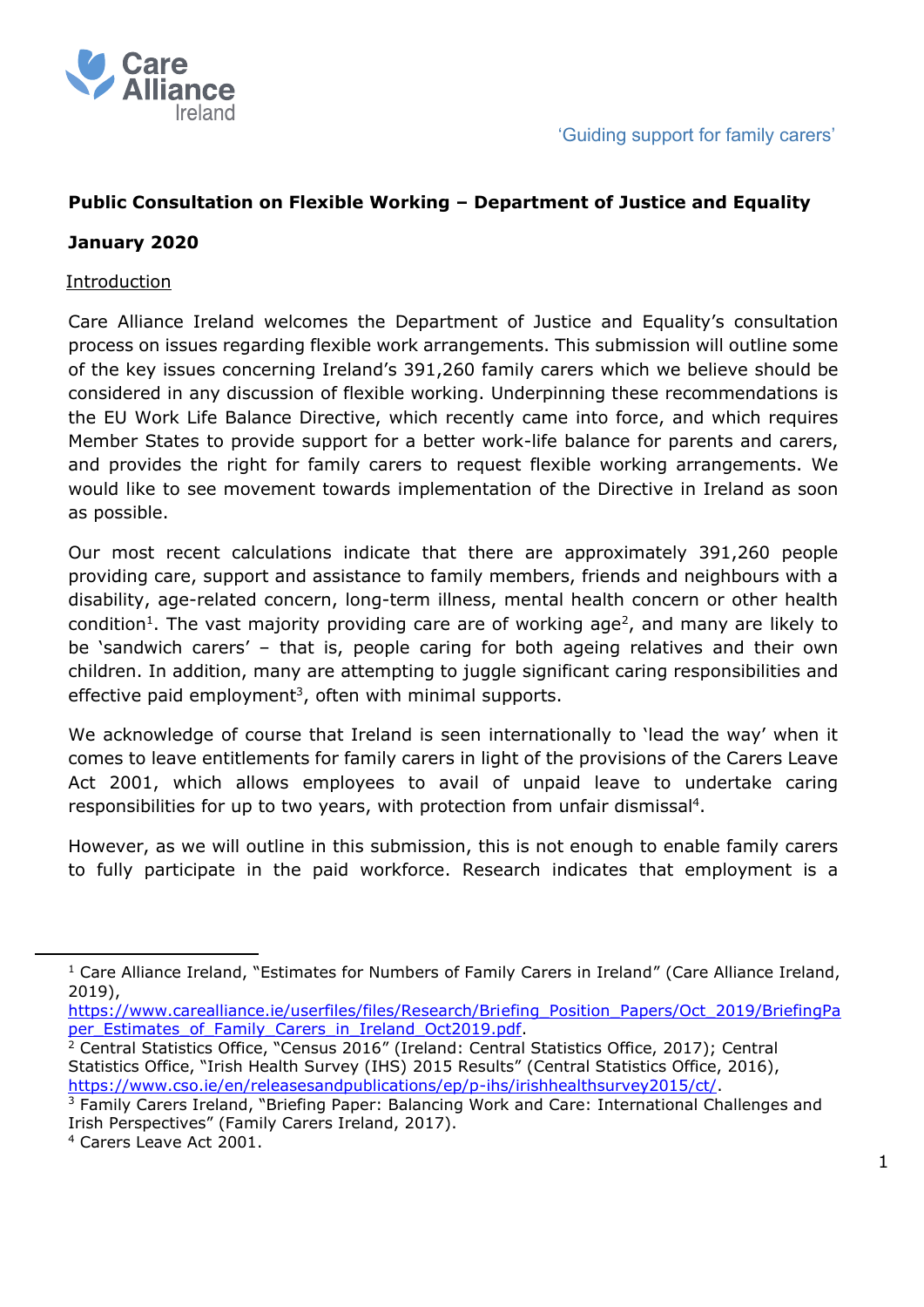

# 'Guiding support for family carers'

protective factor in the wellbeing of family carers and those they care for<sup>5</sup>. Other research indicates that family carers, having acquired skills in prioritisation and organisation through their caring role, are more productive at work when employment is available to them in a way that facilitates their caring role. In supporting family carers, employers gain staff loyalty in return<sup>6</sup>. It is therefore in the best interests of both employers and family carers for flexible, supported employment opportunities to be available to carers.

It is important to note that many family carers had successful careers prior to becoming carers – a role into which they often fall suddenly. Family carers generally want to continue to work, and can continue to make a significant positive impact on their employers' success.

We have identified three core issues that should be addressed in policy formation regarding flexible employment for family carers in Ireland:

- 1) Part-time working hours
- 2) Flexibility in planned and emergency caring situations
- 3) Remote working.

#### 1) Part-time working hours

In Budget 2020, the Government announced that family carers can now work up to 18.5 hours per week in paid employment without losing their entitlement to Carers Allowance and allied benefits<sup>7</sup>. The family carer advocacy movement has been campaigning for this change for a number of years, and we believe that this development will allow many more family carers to avail of paid employment while continuing to care.

However, in practical terms this policy change will mean little if employment opportunities remain low at this 18.5-hour-and-under mark.

Employers should be encouraged to indicate on part-time job advertisements what the definition of 'part-time' is, to ensure that family carers who are qualified for those roles do not waste time in applying for positions which are part-time but over the 18.5 hour contract mark.

Part-time work needs to be valued as a core part of the employment landscape and not, as it often is, a bridge to full-time employment. Employees who are offered extended hours should not be penalised for refusing to work those hours – in particular in cases where

<sup>5</sup> Rob Anderson, "Carers and Employment in the EU," in *Teilhabe Im Alter Gestalten: Aktuelle* 

*Themen Der Sozialen Gerontologie*, ed. G. Naegele (Springer International Publishing, 2016). <sup>6</sup> Family Carers Ireland, "Briefing Paper: Balancing Work and Care: International Challenges and Irish Perspectives".

<sup>&</sup>lt;sup>7</sup> Government of Ireland, "Budget 2020" (Government of Ireland, 2019).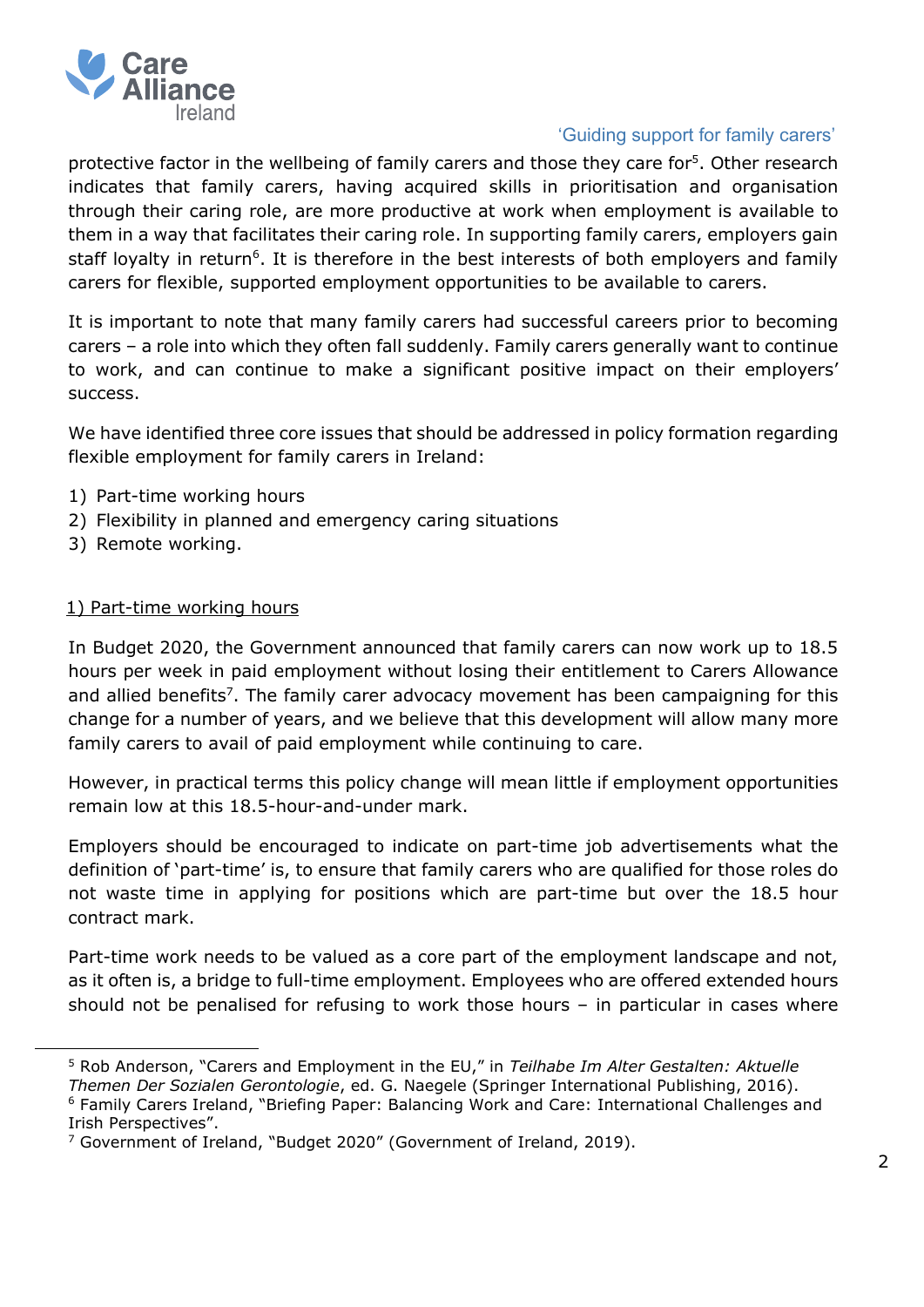

## 'Guiding support for family carers'

doing so would jeopardise their entitlement to carer supports. Employers in all sectors need to be made aware of this when offering part-time work, so that refusal to work above the 18.5-hour threshold is not seen as unwillingness to work or lack of commitment.

#### 2) Flexibility in planned and emergency caring situations

An issue often raised by working carers who are caring for adults is that the understanding and flexibility that many employers and colleagues naturally display when an employee needs to work from home because, for example, a child is sick, is not always displayed for them. Some family carers we have spoken to have experienced a lack of empathy or understanding regarding the need to schedule work around bringing ageing parents to medical appointments and other activities – some have reported being asked why they needed to bring an adult to the doctor, etc. The flexibility offered to working parents can be lacking for people with similarly intense caring responsibilities – but where those responsibilities relate to a spouse, parent or sibling rather than a child. The carer, of course, has a responsibility to inform their employer about such responsibilities; however, family carers are not always confident that caring responsibilities will be understood by employers.

Some family carers use up annual leave to attend appointments and care for their family members, which obviously is not ideal in terms of their own welfare. Many feel uncomfortable exploring instead the idea of flexible working.

Likewise, due to the stigma still attached to certain conditions (such as dementia or mental health conditions) $8$ , some carers feel uncomfortable divulging details of the health of the person they care for, yet feel pressured to do so to 'explain' absences or changes in working patterns.

We recommend that employers be encouraged to create an openness about caring within the workplace, viewing childcare and other caring responsibilities on an equal footing. Government also has a part to play in this. New parents are allowed significant paid and unpaid leave to attend to their roles as parents, yet carers leave is restricted to employees with more than 12 months' service; is unpaid (although carers on carers leave may be entitled to a modest payment of Carers Benefit or Carers Allowance, generally only a fraction of their full-time wage); and is solely for those providing full-time care. While this leave can be taken in smaller blocks of up to 13 weeks at a time, 6 weeks' notice must be given in the application and there must be a gap of 6 weeks between blocks of carers leave, often an impossibility given the emergency nature of caring. These issues may explain why less than 1% of family carers (c. 2,500) in Ireland take up carers leave. We recommend that primary research be undertaken with people who have taken carers leave

 $8$  Care Alliance Ireland, "'We Need to Talk About It' – Stigma and Family Care", 2016.